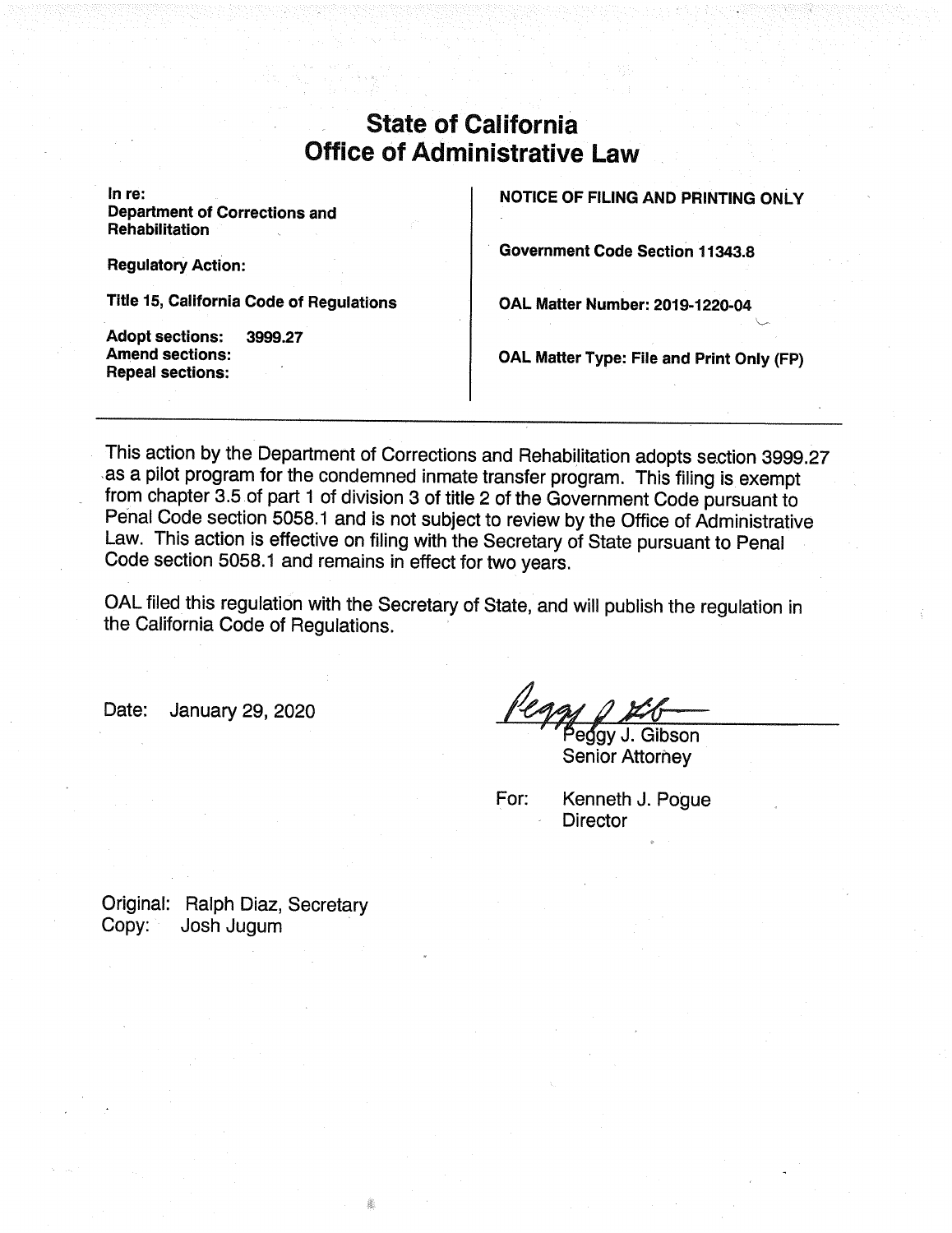|                                            |                                                                                                  | <b>NOTICE PUBLICATION/REGULATI</b>                   | <b>SUBINISSION</b>                                                                                                                                                                                                                                             |                                               | For use by Secretary of State only<br><sup>i</sup> oks on                                 |
|--------------------------------------------|--------------------------------------------------------------------------------------------------|------------------------------------------------------|----------------------------------------------------------------------------------------------------------------------------------------------------------------------------------------------------------------------------------------------------------------|-----------------------------------------------|-------------------------------------------------------------------------------------------|
| STD. 400 (REV. 01-2013)<br><b>OAL FILE</b> | NOTICE FILE NUMBER                                                                               |                                                      | REGULATORY ACTION NUMBER                                                                                                                                                                                                                                       | <b>EMERGENCY NUMBER</b>                       | gason sea indukkenn                                                                       |
| <b>NUMBERS</b>                             | $Z -$                                                                                            |                                                      | -1220-0                                                                                                                                                                                                                                                        |                                               |                                                                                           |
|                                            | 화장에 제자 보도 대체를 가지 못하니만 있                                                                          |                                                      | For use by Office of Administrative Law (OAL) only                                                                                                                                                                                                             |                                               | ENDORSED - FILED<br>in the office of the Secretary of State<br>of the State of California |
|                                            | 化羟氨酸酸酯 经合同部门 计结构的                                                                                |                                                      |                                                                                                                                                                                                                                                                | ZOI9 DEC 20 P 3 34                            | <b>JAN 29 2020</b><br>$ 51$ Pm                                                            |
|                                            | Alba Bight                                                                                       | August the Gaffi was to be easy.                     | Pit spectrum (1995)                                                                                                                                                                                                                                            | ADMINISTRATIVE LAW                            |                                                                                           |
|                                            |                                                                                                  | ijas pilnētas kad fizēts Lugaru a                    |                                                                                                                                                                                                                                                                |                                               |                                                                                           |
|                                            |                                                                                                  | gjer er høyet firskt skøstes, farlevi                | 太極 行為 突然                                                                                                                                                                                                                                                       |                                               |                                                                                           |
|                                            | Charach X<br>NOTICE<br><b>AGENCY WITH RULEMAKING AUTHORITY</b>                                   | 经帐 网络叶叶叶科 医放风术的                                      |                                                                                                                                                                                                                                                                | <b>REGULATIONS</b>                            | <b>AGENCY FILE NUMBER (If any)</b>                                                        |
|                                            | California Department of Corrections and Rehabilitation                                          |                                                      |                                                                                                                                                                                                                                                                |                                               | 19-0050                                                                                   |
|                                            |                                                                                                  |                                                      | A. PUBLICATION OF NOTICE (Complete for publication in Notice Register)                                                                                                                                                                                         |                                               |                                                                                           |
| 1. SUBJECT OF NOTICE                       |                                                                                                  |                                                      | TITLE(S)                                                                                                                                                                                                                                                       | <b>FIRST SECTION AFFECTED</b>                 | 2. REQUESTED PUBLICATION DATE                                                             |
| 3. NOTICE TYPE                             |                                                                                                  |                                                      | 4. AGENCY CONTACT PERSON                                                                                                                                                                                                                                       | TELEPHONE NUMBER                              | <b>FAX NUMBER (Optional)</b>                                                              |
| <b>Regulatory Action</b>                   | Notice re Proposed                                                                               | Other <b>Communist Communist Communist Communist</b> | an arrangement of the state of the second second second second second second second second second second second                                                                                                                                                | At WEBSING                                    | t di usa pelikuw                                                                          |
| <b>OAL USE</b><br><b>ONLY</b>              | <b>ACTION ON PROPOSED NOTICE</b><br>Approved as<br>Submitted                                     | Approved as<br>Modified                              | Disapproved/<br>Withdrawn                                                                                                                                                                                                                                      | <b>NOTICE REGISTER NUMBER</b>                 | <b>PUBLICATION DATE</b>                                                                   |
|                                            |                                                                                                  |                                                      | B. SUBMISSION OF REGULATIONS (Complete when submitting regulations)                                                                                                                                                                                            |                                               |                                                                                           |
|                                            | 1a. SUBJECT OF REGULATION(S)                                                                     |                                                      |                                                                                                                                                                                                                                                                |                                               | 1b. ALL PREVIOUS RELATED OAL REGULATORY ACTION NUMBER(S)                                  |
|                                            | Condemned Inmate Transfer Pilot Program                                                          |                                                      |                                                                                                                                                                                                                                                                |                                               | Audiobat A March (1999-1994) - 1993년 10월 10월 10월                                          |
|                                            |                                                                                                  |                                                      |                                                                                                                                                                                                                                                                |                                               |                                                                                           |
|                                            | <b>SECTION(S) AFFECTED</b>                                                                       | <b>ADOPT</b>                                         | 2. SPECIFY CALIFORNIA CODE OF REGULATIONS TITLE(S) AND SECTION(S) (Including title 26, if toxics related)                                                                                                                                                      |                                               |                                                                                           |
|                                            | (List all section number(s)<br>individually. Attach<br>additional sheet if needed.)              | 3999.27<br><b>AMEND</b>                              |                                                                                                                                                                                                                                                                | romanest notenable but utilisen               | stransni politički stari i prostruktura i se sve stari stati i se                         |
| TITLE(S)<br>15                             |                                                                                                  | <b>REPEAL</b>                                        |                                                                                                                                                                                                                                                                |                                               |                                                                                           |
| 3. TYPE OF FILING                          |                                                                                                  |                                                      |                                                                                                                                                                                                                                                                |                                               |                                                                                           |
| Code §11346)                               | Regular Rulemaking (Gov.<br>Resubmittal of disapproved or                                        |                                                      | Certificate of Compliance: The agency officer named<br>below certifies that this agency complied with the                                                                                                                                                      | Emergency Readopt (Gov.<br>Code, §11346.1(h)) | <b>Changes Without Regulatory</b><br>Effect (Cal. Code Regs., title                       |
|                                            | withdrawn nonemergency<br>filing (Gov. Code §§11349.3,                                           |                                                      | provisions of Gov. Code §§11346.2-11347.3 either<br>before the emergency regulation was adopted or<br>within the time period required by statute.                                                                                                              | File & Print<br> X                            | 1,5100)<br>Print Only                                                                     |
| 11349.4)                                   | Emergency (Gov. Code,                                                                            |                                                      | Resubmittal of disapproved or withdrawn                                                                                                                                                                                                                        |                                               | X other (Specify) Pilot Program - PC 5058.1                                               |
| \$11346.1(b)]                              |                                                                                                  |                                                      | emergency filing (Gov. Code, §11346.1)<br>4. ALL BEGINNING AND ENDING DATES OF AVAILABILITY OF MODIFIED REGULATIONS AND/OR MATERIAL ADDED TO THE RULEMAKING FILE (Cal. Code Regs. title 1, 544 and Gov. Code §11347.1)                                         |                                               |                                                                                           |
|                                            | 5. EFFECTIVE DATE OF CHANGES (Gov. Code, §§ 11343.4, 11346.1(d); Cal. Code Regs., title 1, §100) |                                                      |                                                                                                                                                                                                                                                                |                                               |                                                                                           |
|                                            | Effective January 1, April 1, July 1, or<br>October 1 (Gov. Code §11343.4(a)).                   | Secretary of State                                   | §100 Changes Without<br>Effective on filing with<br><b>Regulatory Effect</b>                                                                                                                                                                                   | Effective<br>other (Specify)                  |                                                                                           |
|                                            | Department of Finance (Form STD. 399) (SAM §6660)                                                |                                                      | 6. CHECK IF THESE REGULATIONS REQUIRE NOTICE TO, OR REVIEW, CONSULTATION, APPROVAL OR CONCURRENCE BY, ANOTHER AGENCY OR ENTITY                                                                                                                                 | <b>Fair Political Practices Commission</b>    | <b>State Fire Marshal</b>                                                                 |
| Other (Specify)                            |                                                                                                  |                                                      |                                                                                                                                                                                                                                                                |                                               |                                                                                           |
| 7. CONTACT PERSON<br>Joshua Jugum          |                                                                                                  |                                                      | <b>TELEPHONE NUMBER</b><br>916 445-2266                                                                                                                                                                                                                        | <b>FAX NUMBER (Optional)</b><br>916 324-6075  | E-MAIL ADDRESS (Optional)<br>joshua.jugum@cdcr.ca.gov                                     |
|                                            |                                                                                                  |                                                      |                                                                                                                                                                                                                                                                |                                               |                                                                                           |
| 8.                                         |                                                                                                  |                                                      | I certify that the attached copy of the regulation(s) is a true and correct copy<br>of the regulation(s) identified on this form, that the information specified on this form<br>is true and correct, and that I am the head of the agency taking this action, |                                               | For use by Office of Administrative Law (OAL) only<br>AUTHORIZED FOR FILING AND PRINTING  |
|                                            |                                                                                                  |                                                      | or a designee of the head of the agency, and am authorized to make this certification.<br>DATE                                                                                                                                                                 |                                               |                                                                                           |
|                                            | SIGNATURE OF AGENCY HEAD OR DESIGNEE                                                             |                                                      |                                                                                                                                                                                                                                                                |                                               | <b>JAN 29 2020</b>                                                                        |
|                                            | TYPED TAME AND THE OF SIGNATORY<br>RALPH M. DIAZ, Secretary                                      |                                                      |                                                                                                                                                                                                                                                                |                                               | Office of Administrative Law                                                              |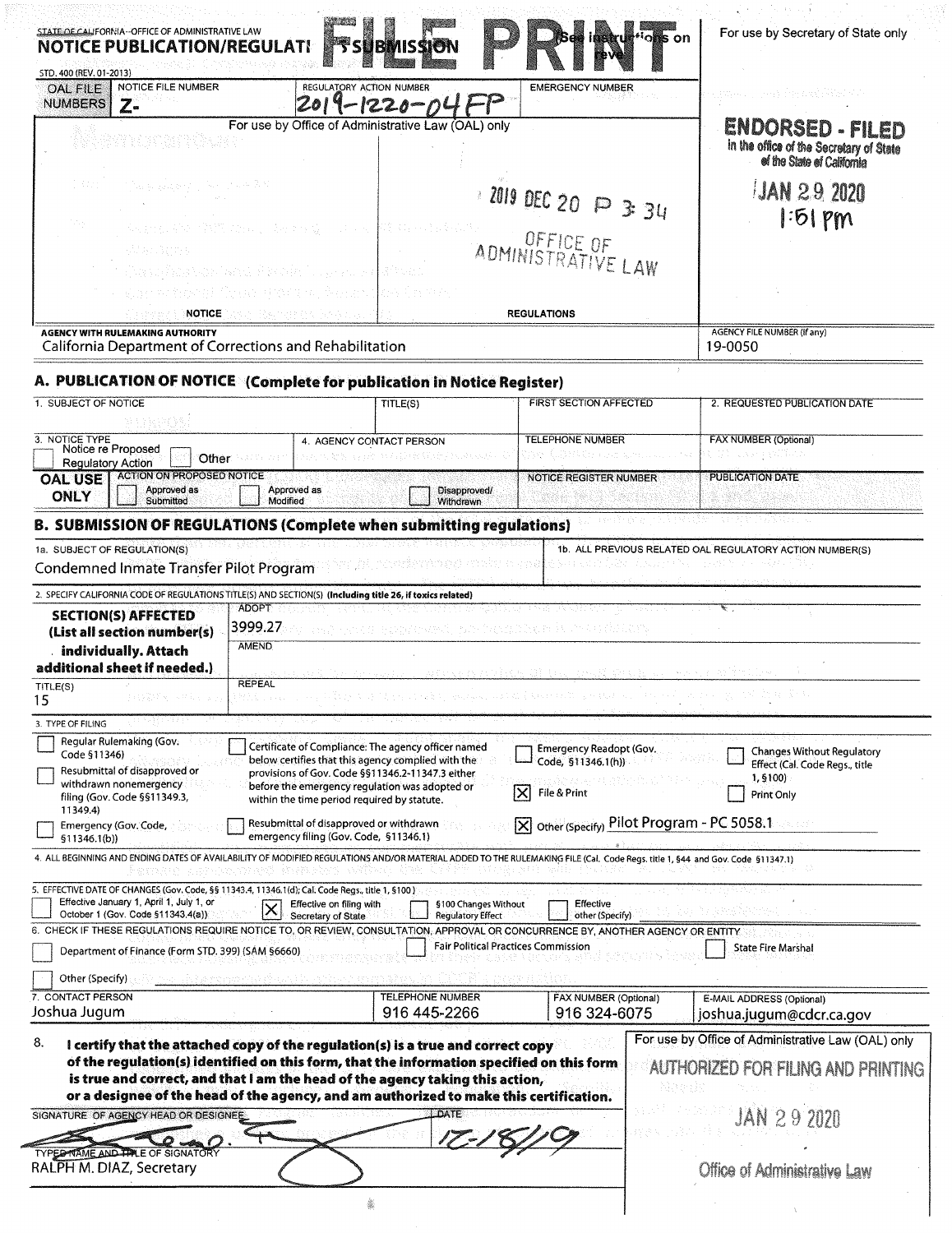# **Memorandum**

Date: January 29, 2020

To: Associate Directors, Division of Adult Institutions Wardens Classification and Parole Representatives Correctional Counselors III, Reception Centers Correctional Case Records Managers

#### Subject: **CONDEMNED INMATE TRANSFER PILOT PROGRAM**

#### **PURPOSE**

This memorandum announces the implementation of the California Department of Corrections and Rehabilitation (CDCR) Condemned Inmate Transfer Pilot Program (CITPP). The CITPP is being adopted under the authority of California Penal Code (PC) Section 5058.1 and, as such, does not affect more than ten percent of the total state male or female offender population or more than ten percent of the total state inmate population. The CITPP implements PC Section 3600, which allows the transfer of condemned male inmatesfrom San Quentin State Prison (SQ) to alternate prisons within the state. The CITPP also allows transfer of female condemned inmates to alternate housing units at the Central California Women's Facility (CCWF). Placement in the CITPP is voluntary, but once approved, participation is mandatory.

All condemned inmates will be provided written notice of the pilot program once effective. The notice will suggest that inmates consult their appellate counsel prior to volunteering for the pilot program. A courtesy copy of the notice will be sent to the California Appellate Project and Habeas Corpus Resource Center. Additionally, the Men's Advisory Council, the Women's Advisory Council, and the Inmate Family Council at each designated CITPP institution, and the CDCR Office of the Ombudsman, will be advised of the implementation of the pilot program.

Male condemned inmates participating in the program will only be housed in the institutions identified in this memorandum commensurate with inmate case factors and security levels. Female condemned inmates within the CITPP program will remain at CCWF, as required by PC Section 3601. The CITPP is being implemented to test and evaluate the effectiveness of this housing program, which for the first time permits condemned inmates to be transferred from condemned housing, where they have historically been held, to other designated institutions or alternate housing units commensurate with their case factors and security levels. These inmates will be interspersed with other inmates in CDCR's population.

The CITPP is designed to provide enhanced job placement opportunities for condemned inmates to augment CDCR's compliance with the mandates of PC 2700.1. Both male and female condemned inmates in the CITPP are expected to participate according to their placement, which may include General Population, Sensitive Needs Yard, or Non-Designated Program facilities. This memorandum defines staff responsibilities and establishes a uniform process for the inclusion of condemned inmates into the CITPP. Upon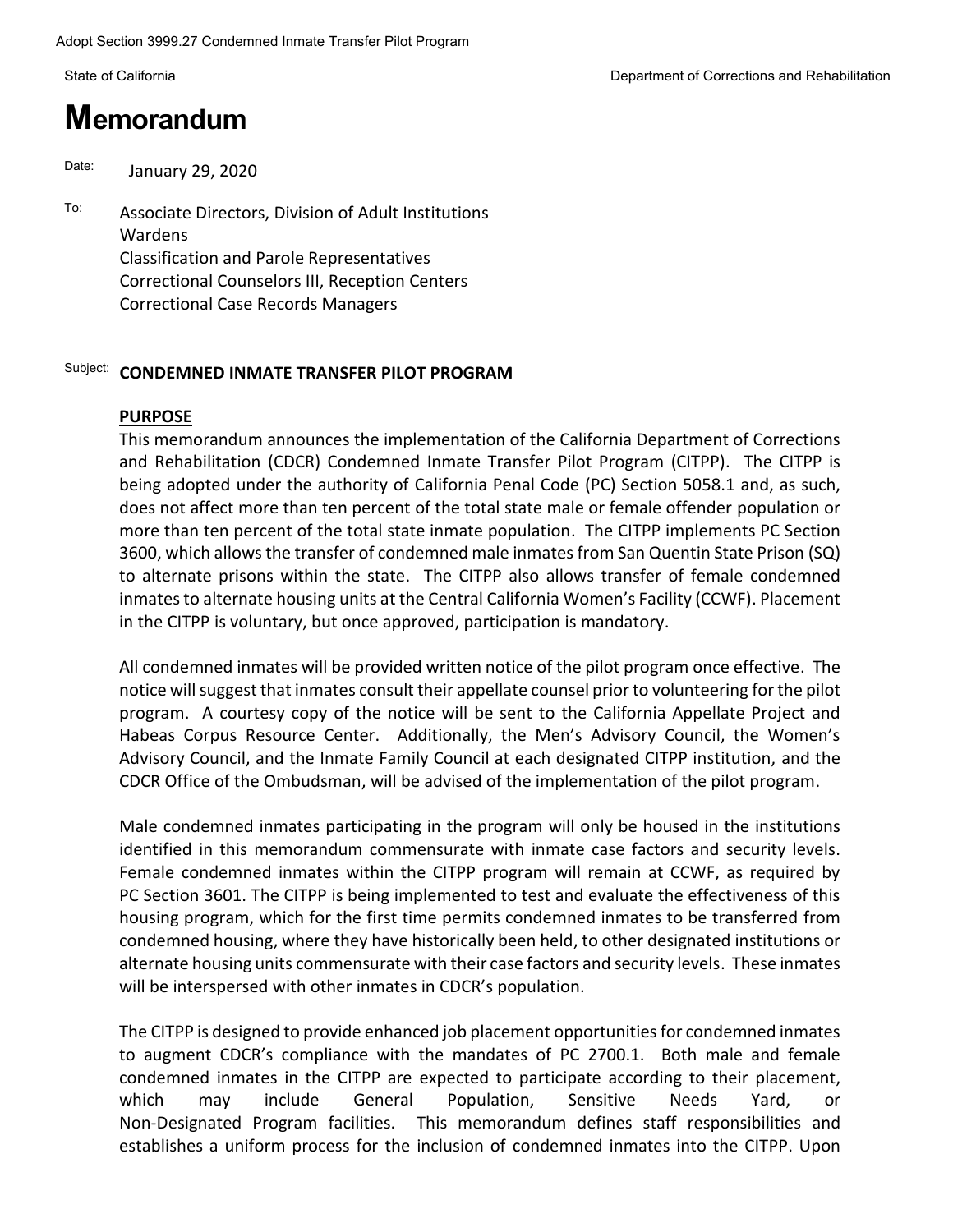approval by the Office of Administrative Law, the CITPP will be in effect for no longer than a 24-month period at which time it will lapse by operation of law if regulations have not already been formally promulgated through the Administrative Procedure Act.

#### **PILOT PROGRAM LOCATIONS**

Participants in the CITPP shall only be housed at one of the following locations:

- California Correctional Institution
- California Medical Facility
- California State Prison, Corcoran
- Centinela State Prison
- Central California Women's Facility
- Kern Valley State Prison
- Richard J. Donovan Correctional Facility
- Salinas Valley State Prison

These locations provide a mixture of Level III and Level IV housing options available to accommodate each inmate's case factors and needs.

Inmates approved by Institutional Classification Committee (ICC) for participation in the CITPP who require transfer to a Psychiatric Inpatient Program, Mental Health Crisis Bed, or Specialized Medical Bed, shall be referred to the Health Care Placement Oversight Program for transfer endorsement consistent with existing procedures, to one of the CITPP institution locations listed above.

#### **EVALUATION OF THE RESULTS OF THE PROGRAM**

There will be an ongoing assessment of the CITPP by the CDCR Office of Research and the Division of Adult Institutions, which will monitor the implementation and evaluate the effectiveness of the pilot and the procedures as set forth in this memorandum. The Office of Research will gather data to evaluate the pilot to include: the number of inmates volunteering for, and accepted into the pilot; CITPP inmate participation in programs and job assignments; increases in restitution payments for CITPP participating inmates; disciplinary infractions; reduction or increase in classification scores; changes in housing assignments due to disciplinary issues, or as necessary for the safety of the CITPP inmate or other inmates whether a result of threats or other safety concerns; and visiting for CITPP inmates.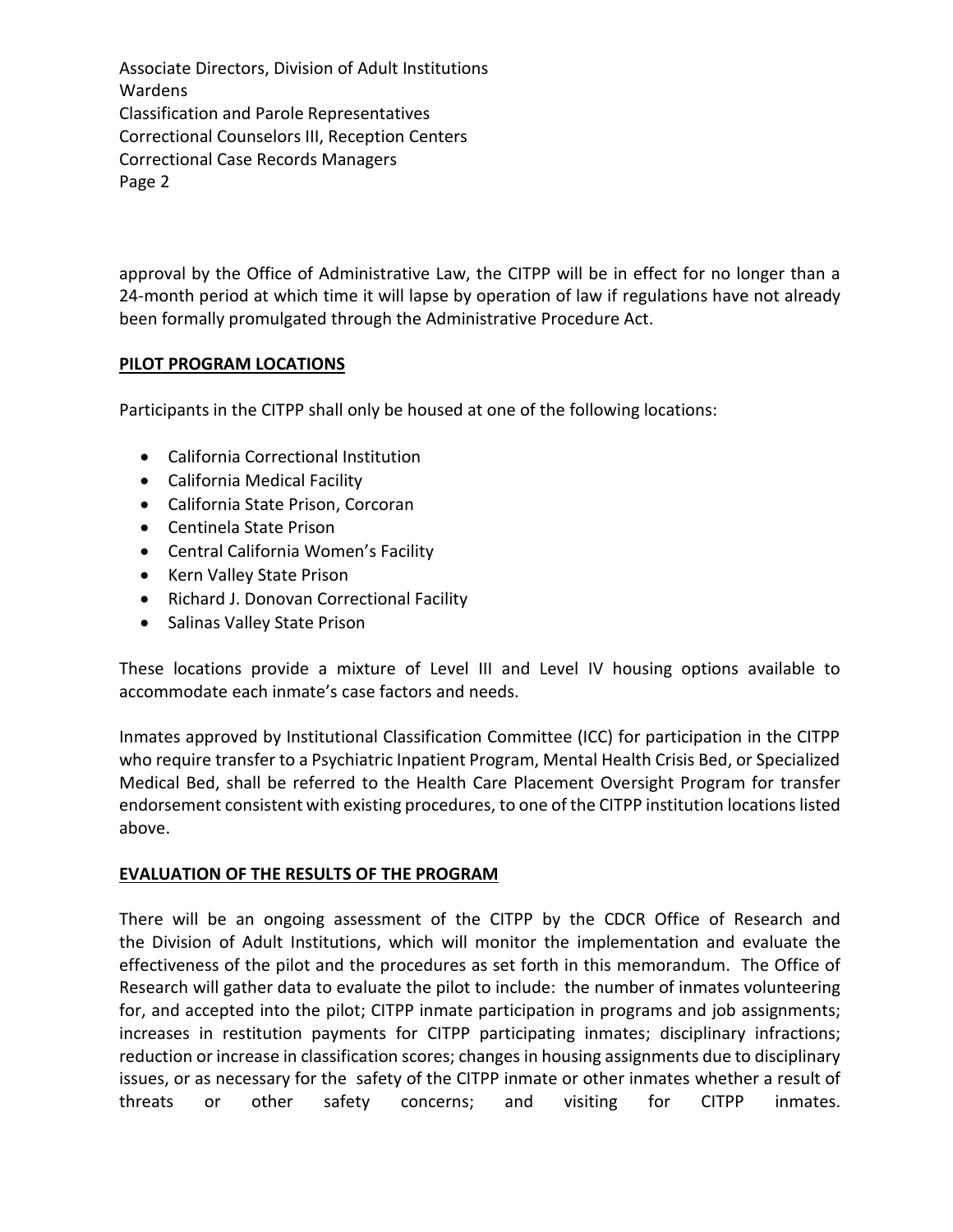#### **PROGRAM STRUCTURE**

Inmates may volunteer for placement in the CITPP. However, once approved for placement in the CITPP, participation is mandatory and an inmate cannot withdraw from the program. The CITPP will incorporate existing classification policies and procedures, as identified in the California Code of Regulations (CCR), Title 15, Article 10 Classification, as they pertain to committee actions, transfer recommendations, and endorsement. Initial recommendation for placement will be made by the Unit Classification Committee (UCC) during the annual review process, and the subsequent determination of placement into the CITPP will be made by the SQ or CCWF Warden or designee through the ICC. Once placed in the CITPP, each condemned inmate will be monitored for the duration of their participation in the CITPP. Assessments consisting of program and annual reviews will be completed to document the participation of the inmate in the CITPP.

#### **PROGRAM PROCEDURES**

#### **1. Inmate Eligibility**

All condemned inmates, including newly received condemned inmates, under the jurisdiction of CDCR may be eligible for CITPP. However, inmates who volunteer for participation in CITPP may not be found eligible for transfer out of condemned housing if one of the following exclusionary case factors exists:

- Inmate is currently serving a Segregated Housing Unit term, or equivalent.
- Inmate has pending or has been found guilty of Division A through B offenses within the last five calendar years from the date of the annual review.

#### **2. Initial Program Placement**

#### Identification and Assessment

Notification to the inmate of their scheduled appearance before the UCC for annual review will also provide information about the CITPP. The UCC will ask the inmate if the inmate wishes to participate. If the inmate indicates they wish to volunteer for the program, staff shall review the inmate's case factors to determine if the inmate is otherwise eligible for placement in the CITPP. If eligible, staff shall complete a CDC Form 128-B, *General Chrono*, which the inmate will sign indicating that he/she has been advised of, and concurs with CITPP placement, prior to referral to the ICC for a final determination.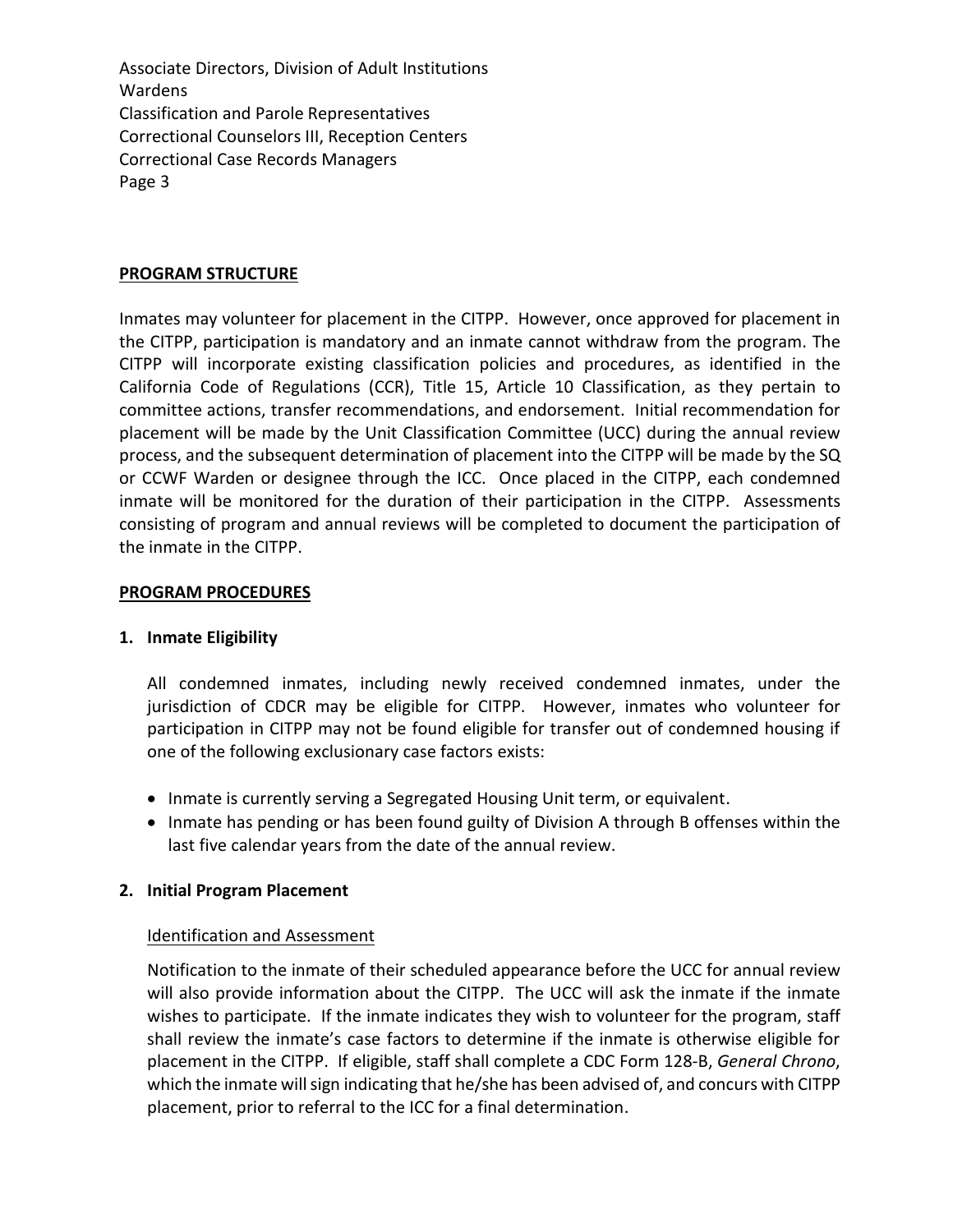Upon referral, ICC shall evaluate appropriate placement in one of the eight designated CITPP institutions, dependent upon safety and enemy concerns, as well as county of commitment. Mental Health Services Delivery System (MHSDS) clinical staff shall be present at the ICC and can provide information about the inmate's clinical functioning. Staff shall adhere to the classification process as outlined in CCR, Title 15, Article 10 Classification, with the following notable exceptions for those inmates placed in the CITPP:

- Participants shall be applied an automatic mandatory minimum score of 36 points.
- Participants shall be placed in an appropriate inmate work group and privilege group pursuant to CCR, Title 15, Section 3044. However, participants are ineligible to receive credits, including, but not limited to Good Conduct Credit, Milestone Completion Credit, Rehabilitative Achievement Credit, Educational Merit Credit and Extraordinary Conduct Credit pursuant to CCR, Title 15, Sections 3043.2, 3043.3, 3043.4, 3043.5 and 3043.6.
- Participants shall be housed in no lower than a Level III CITPP-designated institution with a Lethal Electrified Fence, unless otherwise permitted by the Departmental Review Board.
- Participants shall not be designated Maximum (MAX) Custody, unless their case factors require MAX Custody housing.
- Participants shall be assigned and retain Close Custody designation permanently.
- Participants shall be granted Priority Legal User status.
- Participants shall be granted attorney visitations and consultation pursuant to CCR, Title 15, Section 3178 and legal telephone calls pursuant to CCR, Title 15, Section 3282.
- Classification committee action and recommendation shall be conducted by ICC chaired by the Warden for placement into CITPP institutions.
- Endorsement to participating CITPP institutions shall be conducted by processing a Warden-to-Warden endorsement agreement.
- Those institutions designated as CITPP shall provide for storage and ready access to CITPP participants' legal materials.
- CITPP institutions are to ensure appropriate withdrawals for restitution are made from participants' trust accounts as applicable.

#### **3. Process Upon Arrival at CITPP Institution**

Inmates transferred to a CITPP institution shall be screened for potential inclusion in the MHSDS, consistent with current policy. Clinician to clinician contact shall occur to ensure continuity of care. Pursuant to the agreement between California Appellate Project and the Prison Law Office, condemned inmates who have refused Developmental Disability Program (DDP) testing shall not be tested for placement within the DDP.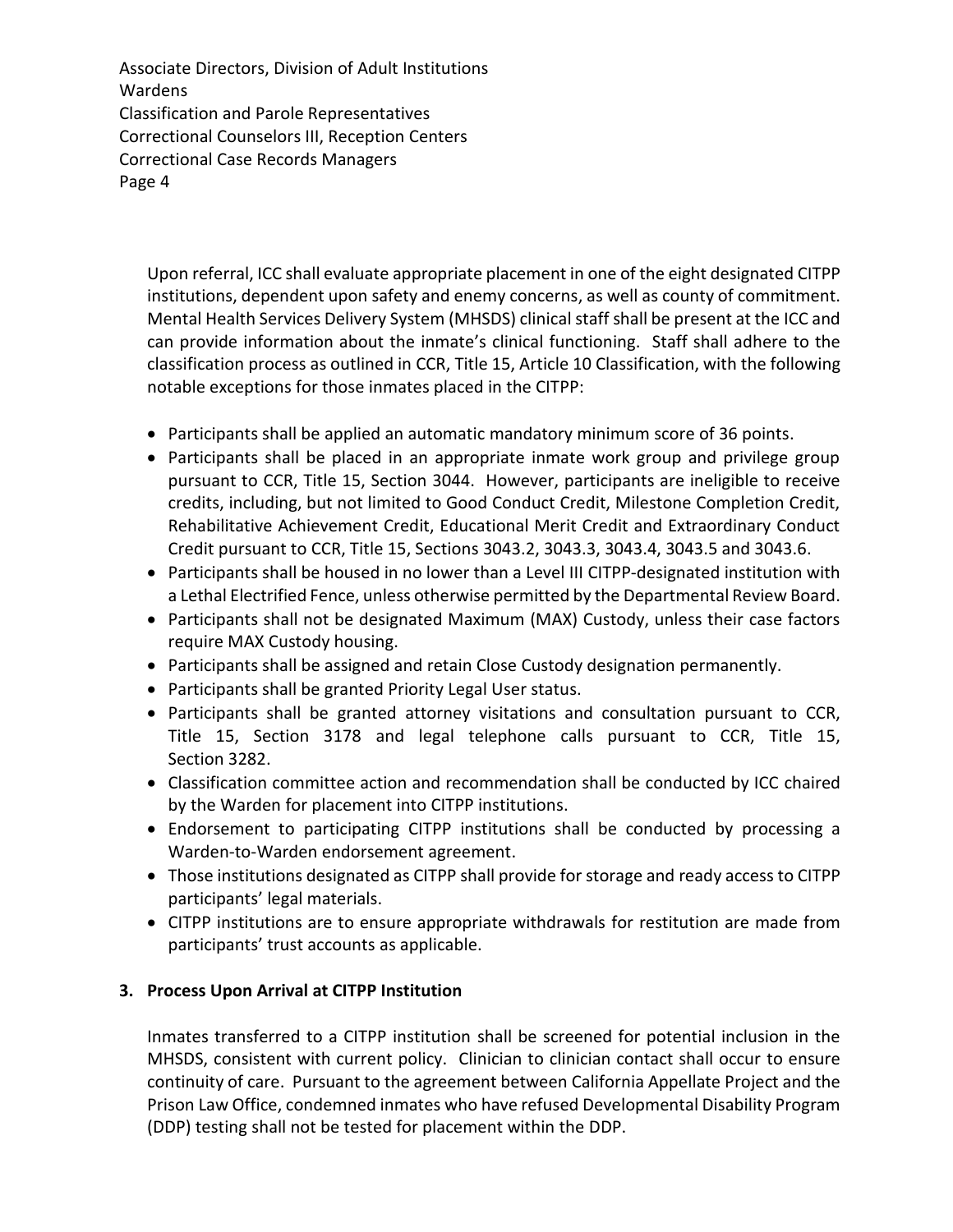#### Classification Committee Review

The inmate's assigned Correctional Counselor I shall present the case to the initial UCC and, in accordance with existing procedures, place the inmate on one or more appropriate waiting lists for available jobs and programming.

#### Inmate Assignment Office

Following existing procedures the Inmate Assignment Office at the CITPP institution will place the inmate into an available work assignment commensurate with their case factors.

### **4. Ongoing Program Placement**

Following the initial placement process, all inmates participating in the CITPP shall be reviewed through the existing classification processes pursuant to CCR, Title 15, Section 3375.

If you have any questions, please contact Christopher Hees, Correctional Counselor (CC) III, Classification Services Unit (CSU), or Steve Jimenez, CC II, CSU, at m\_CITPP@cdcr.ca.gov.

*Original Signed By:*

CONNIE GIPSON Director Division of Adult Institutions

Attachment

cc: Jennifer Barretto Kimberly Seibel Brian Moak Heidi Dixon Chris MacDonald Chris Hees Steve Jimenez Nicole Clavo Office of Ombudsman